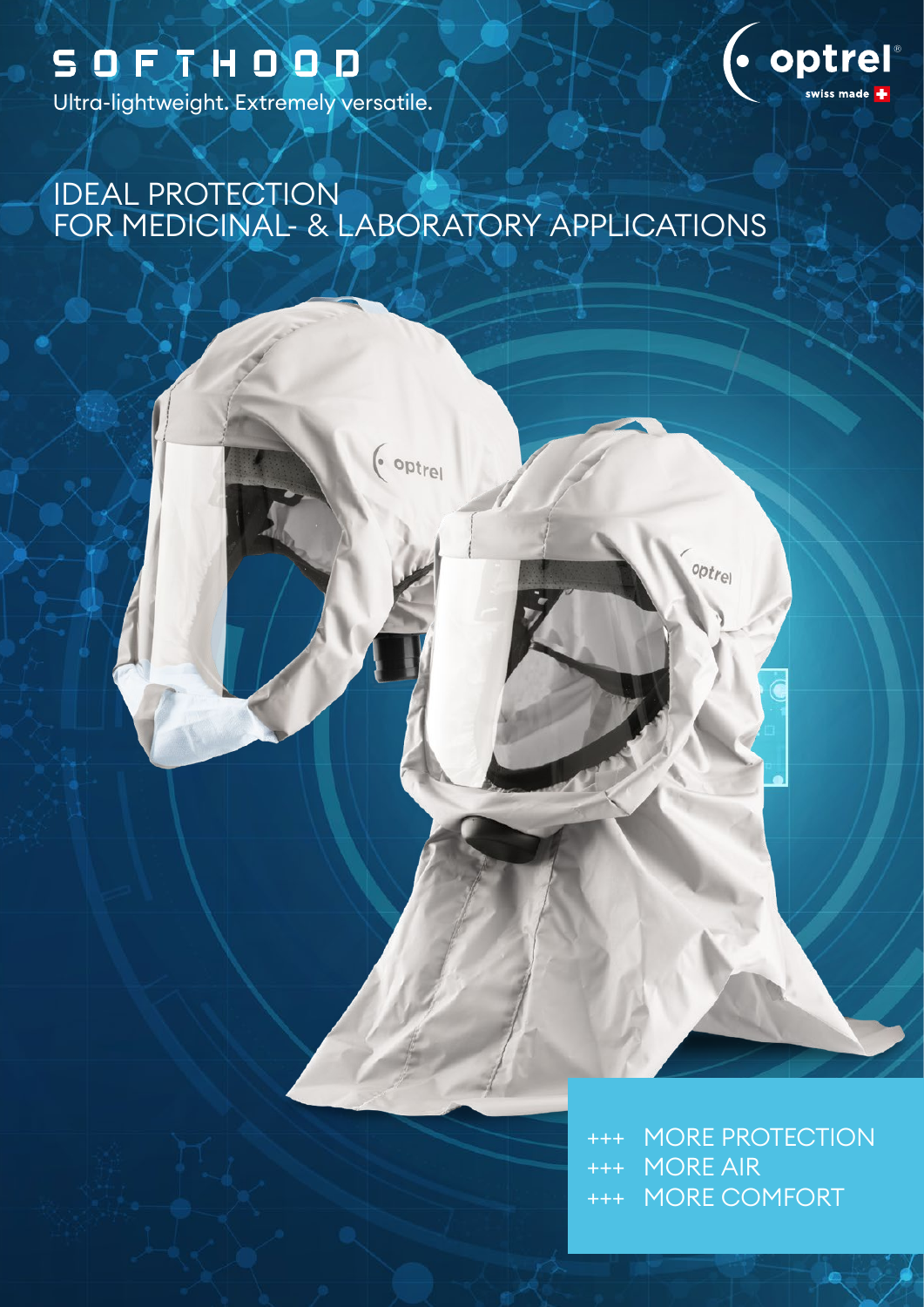# WELCOME TO THE COMFORT ZONE! SOFTHOOD – THE AIR IS CLEAR

The inadequate protection of the nursing staff through conventional mouth and nose protection and the rapid exhaustion due to high breathing resistance are increasingly becoming a major challenge in the health sector.

optrel is a leading manufacturer of personal protective equipment and produces high quality eye, respiratory and head protection products for professional applications.

The current dire state of emergency has given more reason than ever to rely on effective PPE. Currently, improved protection is particularly essential in the field of medicine. It has become a matter of life and death to protect health workers from droplet transmissions of the infectious viral disease. Many infectious pathogens manifest through the spread of respiratory secretions. Infectious drops are released by sneezing, coughing, speaking or singing and can be transmitted directly from one person to another or stick to surfaces. Furthermore, droplets are spread through aerosolgenerating examinations and treatment methods.

Specifically, during dental activities, sputum induc tion, bronchoscopy, medical intubation, ventilation, resuscitation or as an aerosol of technical procedures.

The distance that these droplets need to leave the body depends on their size and severity: droplets with a diameter of more than 5 μm are spread around 1 to 1.5m and sediment within a few seconds. Within this short flight path, they can get directly into the respiratory tract of the recipient. Besides, there is the further possibility of a smear infection, by which the sedimented pathogen reaches the mucous membranes via touching hands and then touching mouth or eyes.

The water shell of smaller droplets evaporates during sedimentation and the resulting droplet-nuclei (aerosols) can float in the air for an indefinite period of time, i.e. they can consequently be aerogenically distributed. Mould spores and measles or tuberculosis pathogens can accordingly be spread throughout the room.

## PROTECT YOURSELF - WITHOUT COMPROMISE

Respiratory protection systems - the leading protection standard during times of Covid-19.

optrel Respiratory protection systems are certified according to TH3 (EN 12941) and correspond to the highest respiratory protection class. They are adept to filter air and remove 99.8% of harmful solid and fluid particles providing for clean and purified inhalation. Infectious viruses and bacteria that are transmitted through the air, e.g. Droplet infections are effectually evaded.

With the e3000X PAPR system, you choose your optrel PAPR mask with an integrated respiratory protection system that does not compromise your safety, health and comfort.

#### WORK IN A PERSONAL VIRUS-FREE CLIMATE / CREATE A SAFE COMFORT ZONE FREE OF THE FEAR OF **CONTAMINATION**

Unrestricted and clear view of your workplace and the environment. The filtered and clear air with individually adjustable, three-stage air supply make the clearmaxx a unique face and breathing protection system. Even in hectic times, you always keep a cool head with the blower breathing protection system from optrel. More air and oxygen for intense work and concentration.

## INCREASED & COMPREHENSIVE PRO-TECTION IN COMBINATION WITH E3000X

In comparison to the protection class' best, the half mask (FFP3), safety of the user's airways is increased by a factor of 10 or even by a factor of 40 (when using FFP2 masks). Additionally, both eyes are 100% protected. Please note: Do not use as a surgical mask!

## SMEAR INFECTIONS EXCLUDED/ COMPREHENSIVE PROTECTION FROM SMEAR INFECTIONS

Thanks to the comprehensive face protection, viruses and bacteria can no longer be spread through smear infections. The possibility of contamination of hands and objects on the mucous membranes of nose and/or eyes is therefore removed.

## WEARING COMFORT

Thanks to its own weight of merely 150 g and its ergonomic fit, the softhood sets new standards in terms of comfort.

The specially developed, ergonomic carrying unit positions the e3000X optimally over the back with a comfortable 3-point adjustment system, thereby ensuring energy-saving and comfortable carrying. While the weight is distributed equally on both shoulders, your back and hips are relieved and protected correspondingly.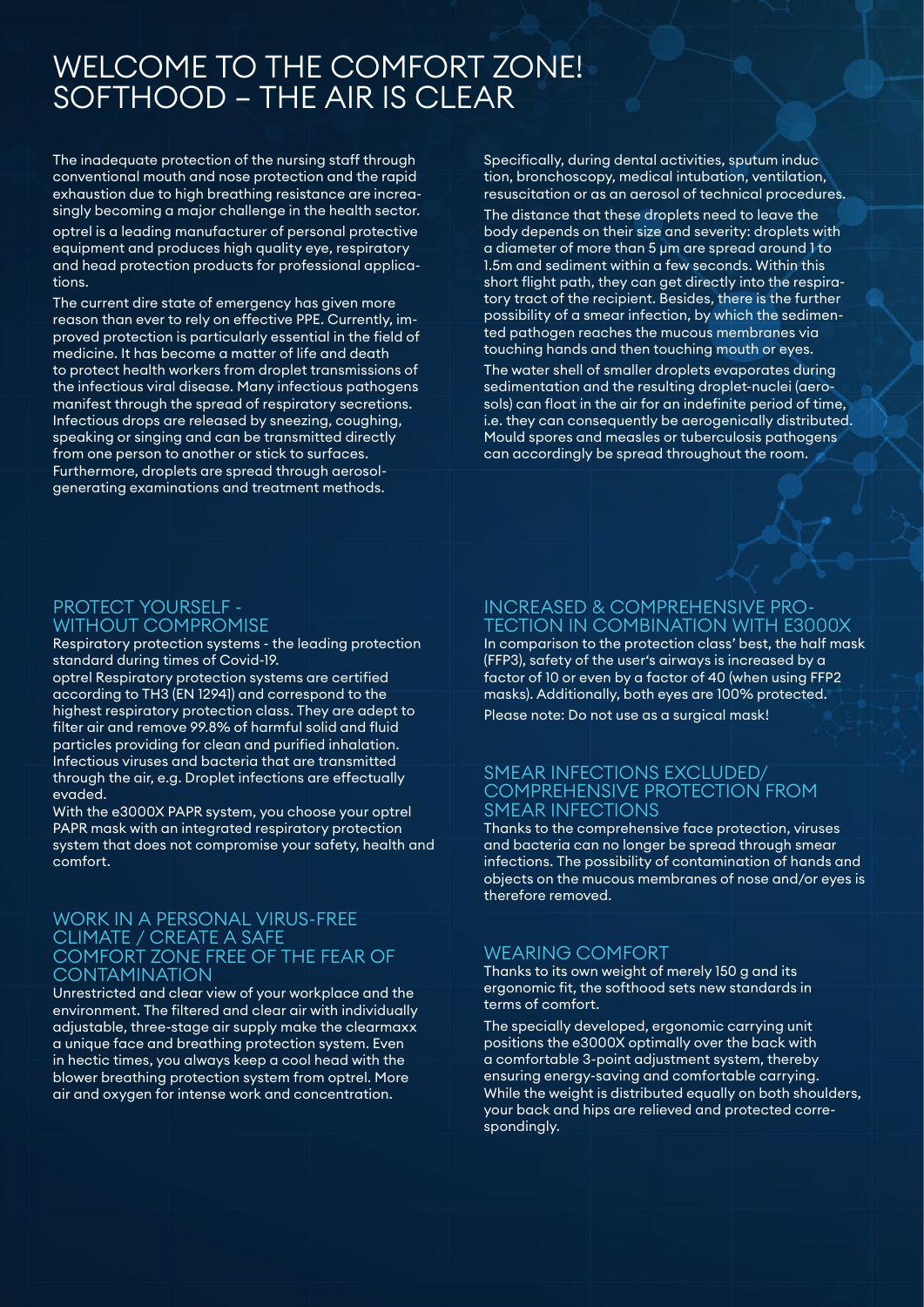# UNBEATABLE IN A TEAM OPTREL SOFTHOOD WITH OPTREL E3000X PAPR SYSTEM

## FRESH AIR

The optrel respiratory protection softhood is based on the principle of overpressure relative to the environment and prevents contaminated air from entering the respiratory tract. Made of ultra-lightweight nylon fabric, the headgear fits quickly and easily to all head sizes thanks to the comfortable elastic band. This makes it very comfortable to wear even over long periods of time. Its wide panoramic visor with anti-fog coating ensures an unrestricted view of the work at all times.

#### − Superior, ultra-lightweight respiratory protection

- − Versatile, even in toxic environments thanks to optional A1B1E1 gas filter
- − Wide visor with anti-fog coating
- − Individual headgear customization (adjustable circumference and distance from the visor)
- − Comfortable to wear thanks to generous cut and lightweight, durable material
- − No masks Fit test required
- − Can be used with facial hair or beards



Lin



150 g





 $\overline{(\cdot \text{ optrel}})$ ESOODX

> No masks Fit test required



150-250 Adjustable Air Flow

 $\left( \cdot$  optrel



# higher safety compared to a FFP2 mask 40X